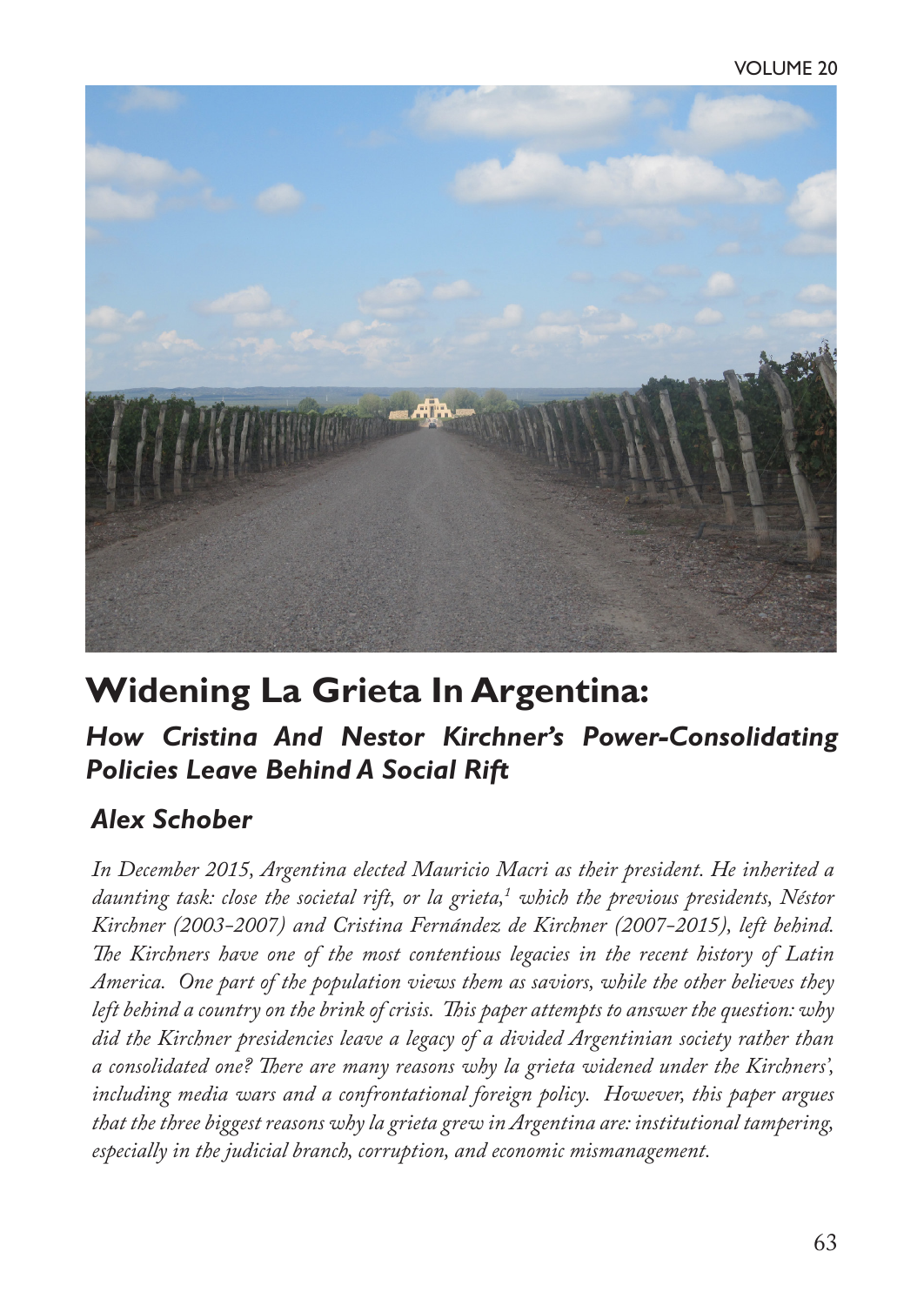#### **INTRODUCTION**

Cristina Fernández de Kirchner's popularity was never more evident than it was in the 2011 Argentinian presidential election when she won  $54.1\%$  of the popular vote.<sup>2</sup> Indeed, the Kirchners have been popular in Argentina ever since Néstor became president in 2003, when they led the miraculous recovery of the economy. As the chapter of the Kirchners' regime comes to a close, Cristina remains immensely popular with the lower classes, despite her overall dwindling popularity. A majority of Argentinians (60%) voted to discontinue the *kirchnerista* brand of politics in the first round of the 2015 presidential elections, but this outcome does not tell the whole story. A societal rift, or as Argentinian journalist Jorge Lanata coined it, *la grieta*, has continually widened – especially during the latter part of Cristina's regime. Argentinian society is completely polarized amidst Cristina's "us versus them," friends or enemies rhetoric. Why is it then, that Néstor and Cristina Fernández de Kirchner's presidencies leave a legacy of a divided Argentinian society rather than a consolidated one, which is the supposed aim of *kirchnerismo*? There are a multitude of reasons why this is the case, such as the media wars, a confrontational foreign policy objective, and an ongoing disapproval of the Argentine Pope Francis.

This paper begins by giving some background information on how the Kirchners consolidated their power. It will then focus on the three biggest

reasons *la grieta* has grown in Argentina, especially during Cristina's two-term presidency: 1) institutional tampering, especially in the judicial branch; 2) corruption, with a focus on the Kirchners' wealth accumulation and the non-resolution of corruption cases; and 3) short-sighted economic policies. Overall, Néstor and Cristina Fernández de Kirchner's success in stabilizing Argentina received not only regional – but international – acclaim. Nevertheless, as the Kirchners' popularity soared, so did their power, which they used to extend their grasp over the judicial system and increase the fortunes of bureaucrats friendly to the regime. These actions, along with economic mismanagement, decreased support for Cristina Kirchner and created a gap – or *la grieta* – in Argentinian society that the new president Mauricio Macri, who took office in December 2015, will find challenging to close.

#### **Consolidating Power**

Elected in 2003, Néstor Kirchner acquired an economy that had defaulted only two years prior. Trust in the presidency was weak not only because of what happened in the economic crisis of 2001 but also because Néstor himself was relatively unknown; in fact, he won the election with only 22.2% of the popular vote because the runner-up, former president Carlos Menem (1990-1998), decided to withdraw from the second round run-off.

The Kirchners helped renew the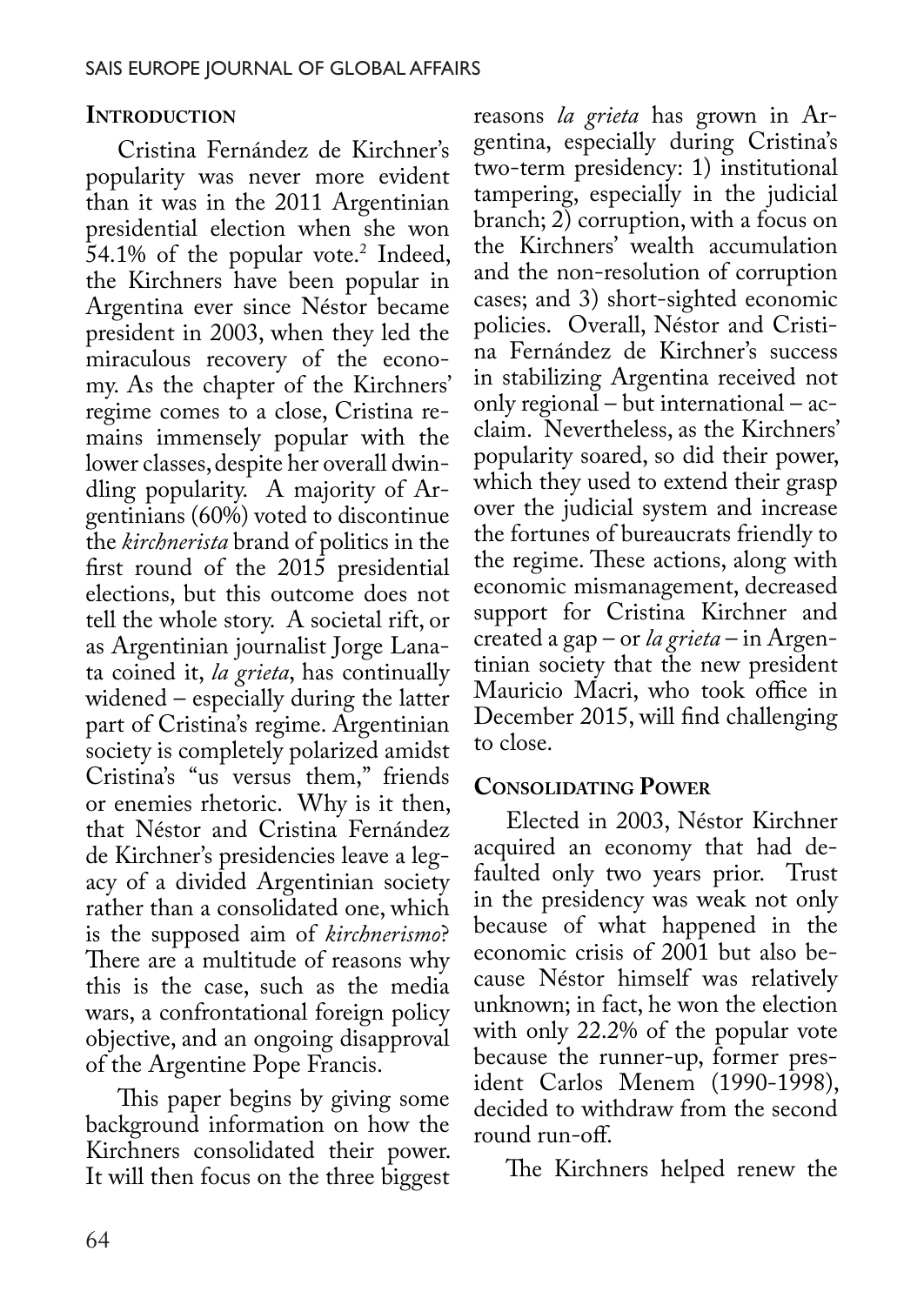belief that an Argentinian government could fight the status quo and inspire hope in *la patria*. 3 Almost instantly, their successive governments became populist in nature because of many issues, including but not limited to: the confrontational nature of foreign policy towards the United States, unwavering support for other left-leaning regimes, and active state intervention within free markets.4 Their support also increased after legalizing same-sex marriage – making Argentina the first Latin American country to do so  $-$  and bringing former military officers of the military *junta* to justice.

Undoubtedly, the miraculous economic recovery is what gave the Kirchners the popular support they used to consolidate power further. During Mr. Kirchner's presidency (2003-2007), the Gross Domestic Product (GDP) grew an average of 9% a year, which included a 52% increase in consumption.<sup>5</sup> This helped dramatically reduce poverty and unemployment; much of this growth was redistributed to the poorer echelons of society, which is the reason the Kirchners still enjoy the support of many within the lower class.<sup>6</sup> The economic boom, which occurred under Néstor's presidency, fueled the Kirchners' widespread popular support; it is part of the reason they were so successful in consolidating power and undermining institutional checks and balances.7 During a period of spectacular economic performance, it was easy to turn a blind eye to institutional tampering and corruption.

#### **Institutional Tampering**

Luigi Manzetti argues that in government, "…[the] more institutional checks and balances [that] exist, the more confident citizens may be that their rulers will use caution in exercising their authority."8 Certainly, Argentina has a history of weak checks and balances, but the Kirchners certainly have not improved the situation.

One major way the Kirchners meddled with institutions in Argentina, weakening checks and balances, was by implicitly suggesting that the judiciary branch's decisions could only be enforced if approved by the executive. $\frac{9}{1}$  The best example of this is the Eduardo Sosa and Daniel Peralta polemic. In 1995, while Néstor Kirchner was governor of the Santa Cruz province, he unconstitutionally terminated Eduardo Sosa as attorney general of the province. Sosa fought to file charges against Mr. Kirchner to no avail, but he did manage to file legal charges in 2010 against then-Santa Cruz governor Daniel Peralta for not reinstating him as attorney general.<sup>10</sup> Not only did the court support Sosa's decision, they also suggested Peralta's removal. Cristina Kirchner spoke out against the court's decision and prevented Peralta's removal, demonstrating the power divide between the judicial and executive branches.

A more direct hand in judicial tampering was evident in April 2013 when Cristina Kirchner introduced a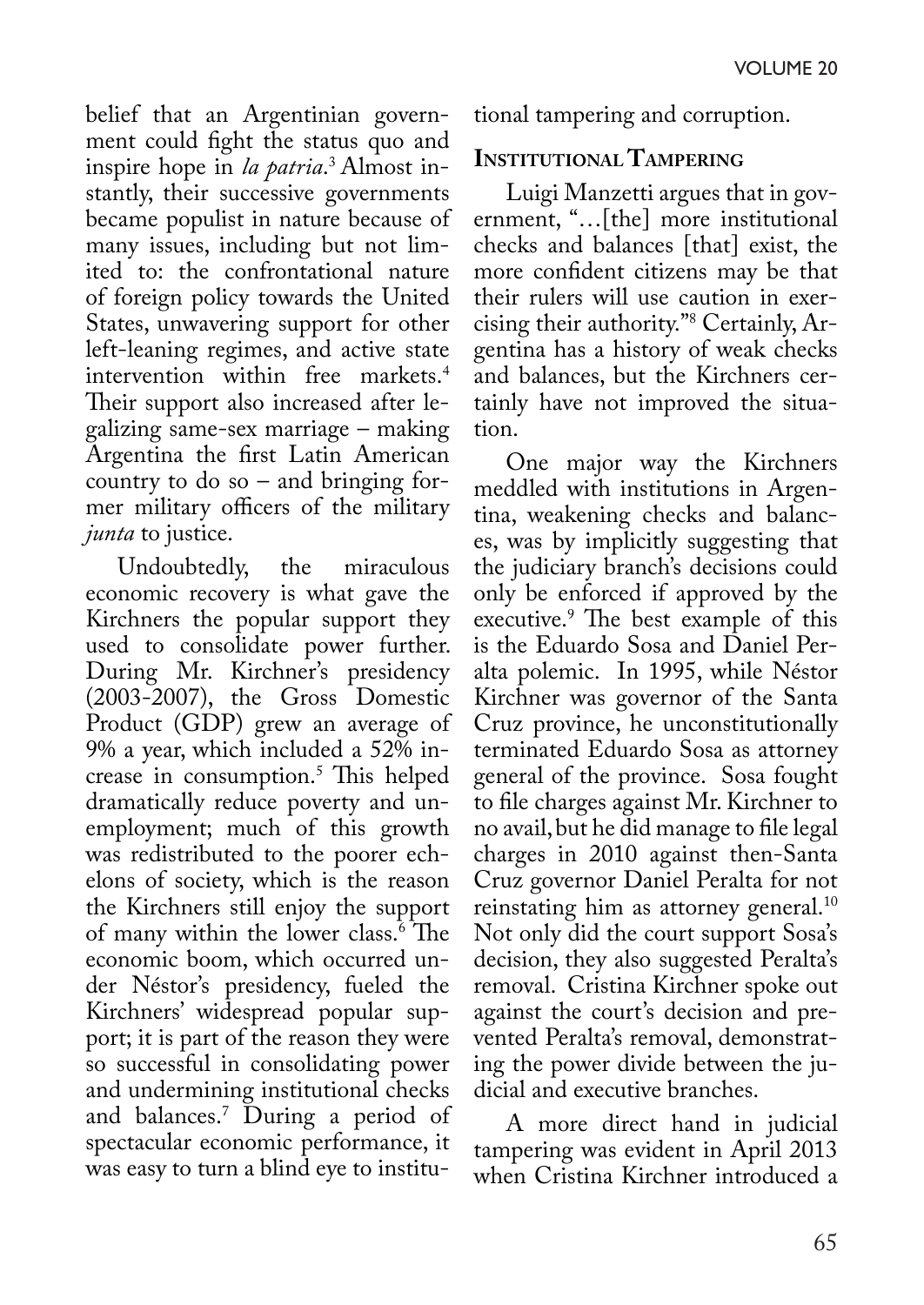reform of the Council of Magistrates to make it more "democratic."11 The Council was comprised of members who had been elected internally. The new proposals by Cristina Kirchner and her party,<sup>12</sup> which controlled Congress, called for an increase of members to the Council. More importantly, the Council's candidates would have been proposed by political parties and then voted upon by the public in general elections.13 Cristina Kirchner claimed that these laws would make Argentina more democratic since the judicial branch was the only branch that did not "reflect and represent the people".14 She further argued that "neither judges nor lawyers have the preordained right to be elected amongst themselves" because this would imply a freedom from public accountability.15

Cristina's critics argued that reforming the Council of Magistrates was an easier way for the executive branch to exert tighter control over the one governmental mechanism that was buffering her policy: the judiciary.16 Considering that the Frente para la Victoria (FpV) and the general Peronist coalition had a majority in Congress, it would have been easier for them to propose candidates friendly to the government and ultimately stack the court. Argentina already ranked 133rd out of 144 countries for judicial independence. According to Transparency International, these reforms would further damage Argentina's porous rule of law "by concentrating too much power in the executive,"

thus making the judicial branch hesitant to hold the government accountable – "an essential element of any strong system to fight against corruption".17 Gabriel Knaul of the United Nations (UN) echoes this sentiment and adds that this reform "seriously compromises the principles of separation of powers and independence of the judiciary, which are fundamental elements of any democracy and any rule of law."18

Although the Supreme Court deemed the reforms unconstitutional, the damage was already inflicted. The populist nature of these reforms, along with Cristina Kirchner's fiery and combative insistence that they get passed, widened the immense societal gap. In fact, after this fiasco, Cristina's ratings plummeted to an all-time low of 30%.19 In addition, this added to the many instances wherein she was viewed in a very negative light internationally, which embarrassed Argentinians. The cold tension between Kirchner and the Supreme Court continued until she left office.

#### **Corruption**

The presence of corruption in government is extremely detrimental to a country because it shatters the trust that its citizens hold in their government. Furthermore, it can "discourage investments and set in motion a pernicious cycle of political alienation and distrust."20 It is very difficult for citizens to express vertical accountability in a democratic way without proper tools within the judicial system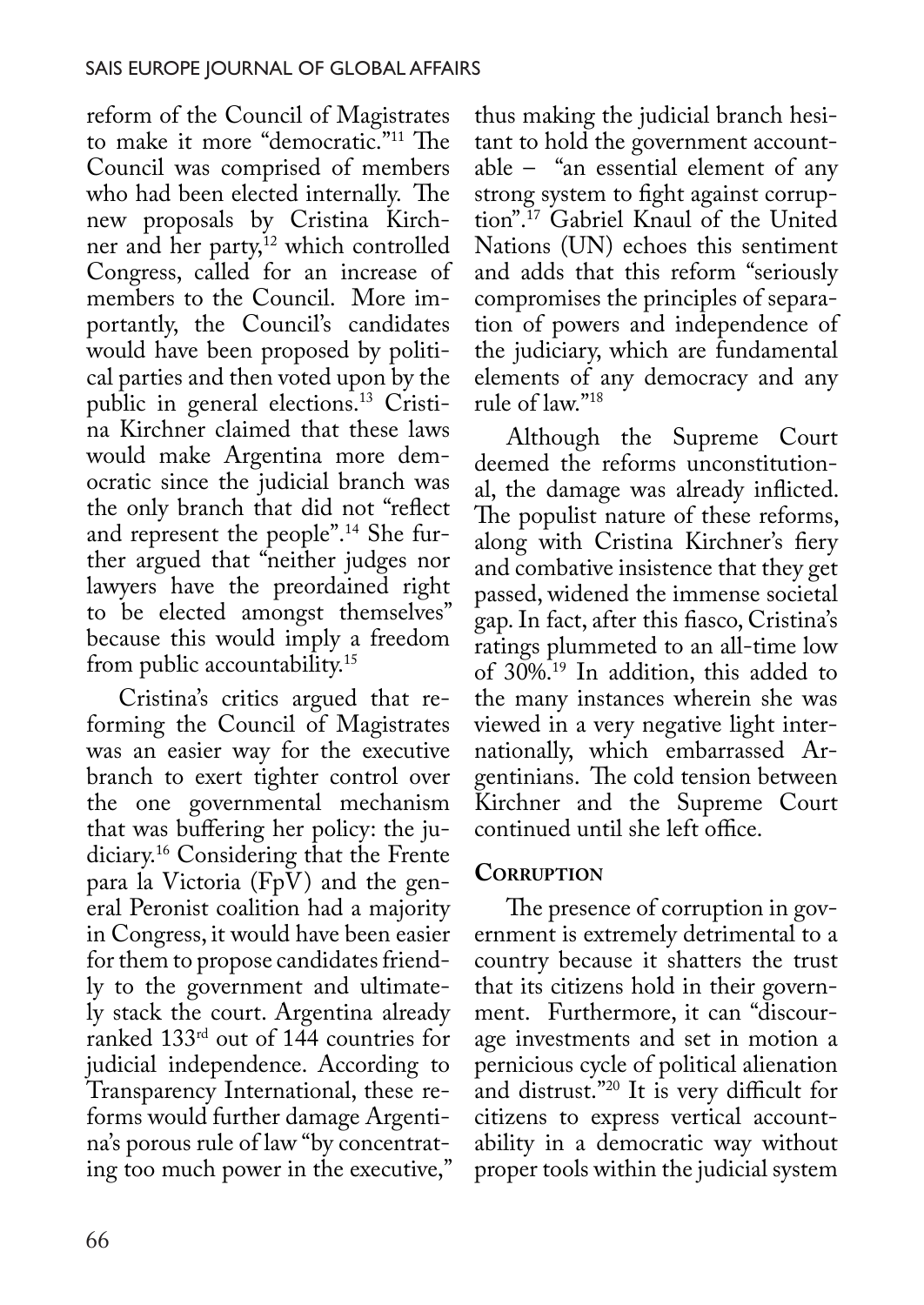to hold government officials accountable. When vertical accountability cannot be expressed in a democratic manner, the public cannot trust the proper governmental mechanisms to hold elected officials accountable for their actions. Democracy can deteriorate and violence can ensue—a concept not so foreign in Latin America, with Argentina failing to be an exception. In 2013, Argentina ranked as one of the most corrupt countries in a region already notorious for corruption, and  $107<sup>th</sup>$  in the world.<sup>21</sup> There is no significant difference in the corruption ratings between the Kirchner governments and the presidents before them; nevertheless, corruption has been blatant and unchecked under the Kirchner governments.

One of the biggest concerns of corruption under the Kirchner mandate deals with their accumulation of wealth from 2003 until present. Specifically, their wealth increased 1172%, from \$7 million Argentinian Pesos (ARS) in 2003 to ARS\$82 million in 2014.22 Considering the annual presidential salary in Argentina is officially slightly more than  $\text{USD$100,000}^{23}$ it seems evident that this wealth was likely accumulated through illegitimate means, such as embezzlement or corruption. Cristina Kirchner alleges that their fortune was made through "real estate" but neither Argentinians nor the international community believe that. Even if the Kirchners did make their money through real estate, it probably was not done conventionally. Banks in Liechtenstein, Switzer-

land, and Luxembourg have raised red flags regarding the Kirchners' bank account transactions.<sup>24</sup> One piece of evidence of note was when the Kirchners got a suspiciously profitable deal on a piece of land to be used as a resort in their home province of Santa Cruz. Less than two years later, $25$  the Kirchners sold "part" of this property for US\$2 million, forty times the price of the original purchase for the entire property.<sup>26</sup>

Many more corruption scandals have been uncovered involving the Kirchners' business partners, including the discovery of actual suitcases of money, and bribes for campaign contributions in 2007. The main theme of almost all of the corruption allegations during the Kirchner era is that almost nobody has been convicted. The only person of note not only to be convicted but even to go to trial was Felicia Miceli, who has no personal ties to the Kirchners, a fact that she has adamantly pointed out.<sup>27</sup> In other words, Miceli finds it suspicious that she was the only person to go to trial when none of Kirchners' cronies were indicted, despite evidence against them.

People who have tried to make formal complaints against the Kirchners in court have been silenced, disregarded, or, in the case of Alberto Nisman, have wound up dead. This trend first became apparent in 2004 when Manuel Garrido – the head of the National Investigative Prosecutor Office of the Public Administration (FNIA) – filed six formal complaints to Attorney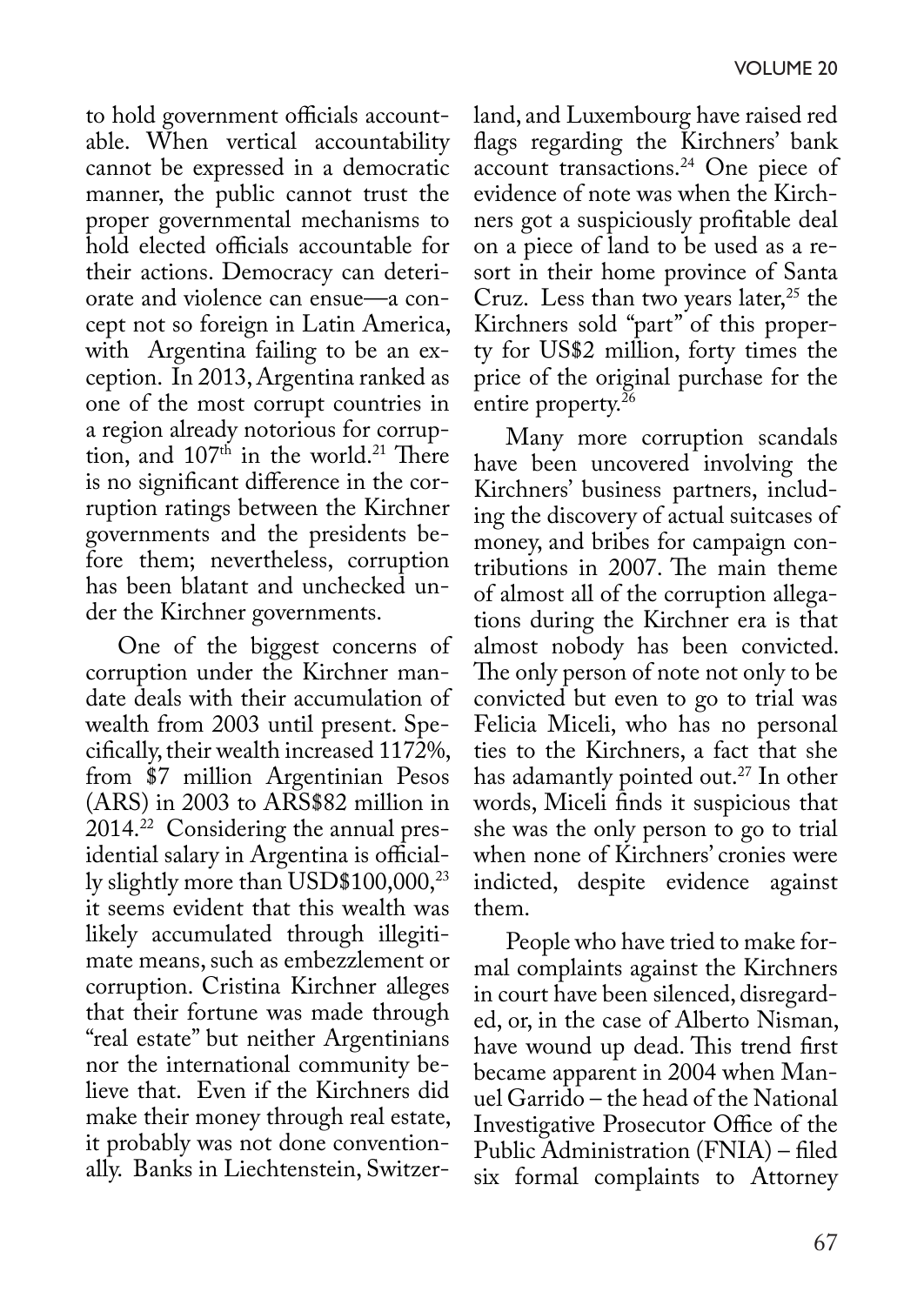General Esteban Righi, regarding the Kirchner government's corruption.<sup>28</sup> These allegations involved the aforementioned wealth accumulation, the illegal manipulation of key economic statistics, and the suspicious contracts regarding the management of Argentinian airports, among others.29 Righi, a personal friend of Néstor Kirchner, dismissed the case. Garrido and the FNIA did not relent, however; from 2005 until 2009, the "FNIA filed over one hundred cases of administrative irregularities involving senior administration officials."30 In the end, Righi claimed that the Attorney General's prosecutors "were investigating the same matters" and Garrido was forced to resign. Ultimately, the FNIA became a "lame duck investigator", unable to enforce political accountabil $ity.<sup>31</sup>$ 

The recurring lack of horizontal accountability regarding corruption claims was also noted abroad. For example, a United States embassy cable pointed out that "Argentina's corruption scandals frequently make a big splash at the outset, only to dissipate into oblivion due to the languid pace of the 'investigations' and the endless juridical ping-pong to which they are submitted." The cable further pointed out that it takes an average of fourteen years to solve a corruption case in Argentina, "with only fifteen out of the 750 resulting in convictions."32 The presence of constant impunity in Argentina made conditions ripe for the Kirchners and other political actors to continue corrupt and clientelistic practices without fears of prosecution.

The impunity of the Kirchners' corruption has widened *la grieta* in Argentina more than the corrupt acts themselves. Argentinians are accustomed to corruption, but the Kirchners actively impeded the institutions in place to hold the government accountable, from the judicial system itself, to investigative agencies such as the FNIA, to the people who are denouncing the government on their own. The Argentinians that support the Kirchners argue "innocent until proven guilty," or adopt the saying used ubiquitously in Latin America, "*rouba mas faz*" (Portuguese for: they rob, but they get things done). Conversely, the more educated segment of the Argentinian population is fed up with the fact that Cristina Kirchner has appeared almost invincible in the face of the law.

### **Economy**

Tampering with the judicial system and corruption are both two major reasons why *la grieta* has widened in Argentina under Cristina Kirchner, but economic failures and mismanagement in the last few years are the biggest reason why Argentinians are desperately looking for change. Argentina experienced negative GDP growth in 2014, fiscal accounts remain "in the red," and unemployment continues to rise.<sup>33</sup> These economic factors are easy to identify. However, on a deeper level, Cristina Kirchner has tampered with official economic statistics, creating uncertainty as to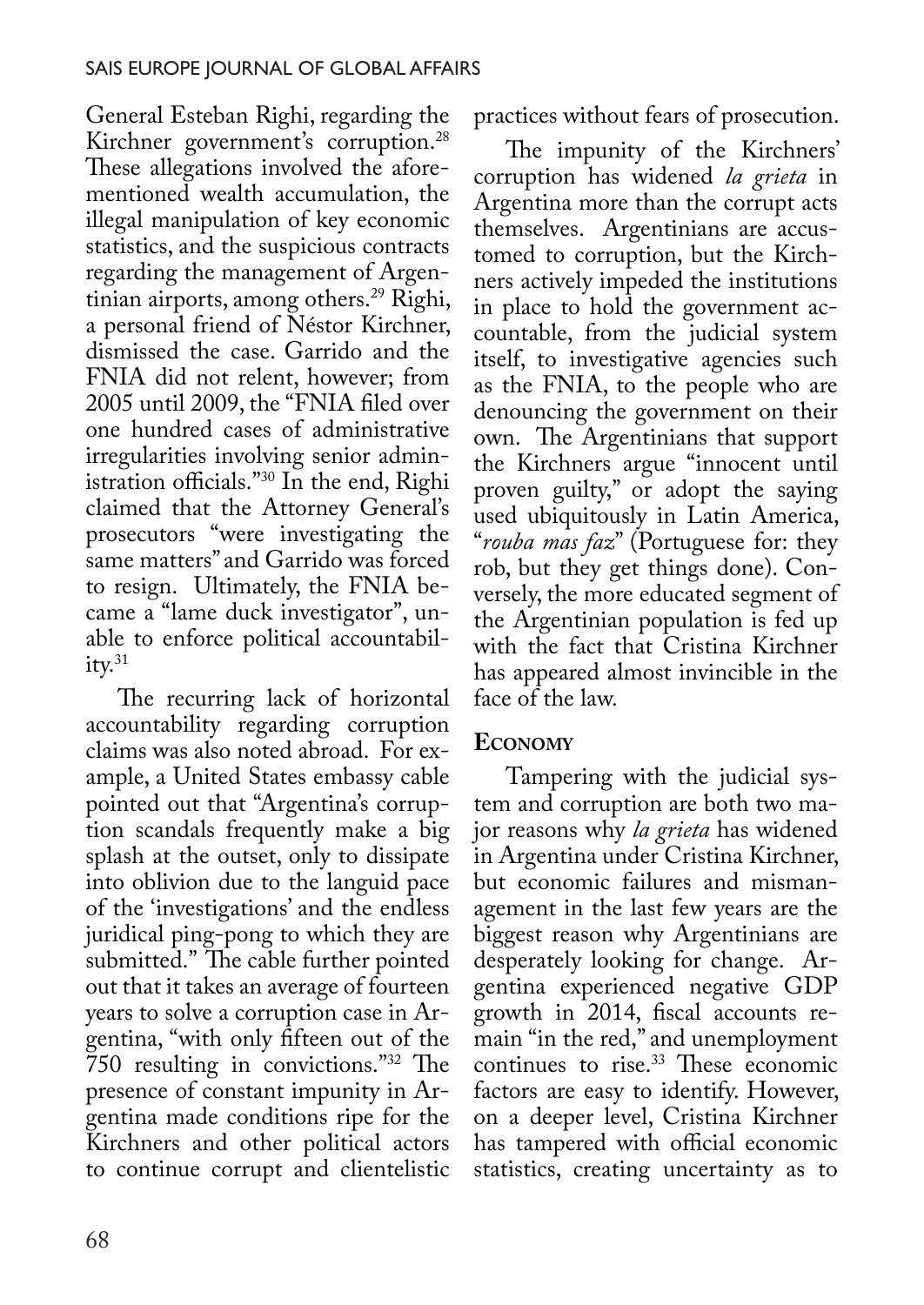whether inflation statistics are even remotely accurate.34 Furthermore, her nationalistic economic agenda, which features high import taxes and which originally benefited soya producers, now benefits virtually no one. For example, small and large businesses struggle to afford imported capital against the high taxes and their lame duck currency. Meanwhile, the soya farmers who originally benefited from the commodity boom were alienated when Cristina Kirchner imposed a soybean export tax in 2008.<sup>35</sup>

The Argentinian economy recovered during Néstor Kirchner's presidency in large part due to the commodity boom (2000-2008), and one cannot blame the Kirchners for the fact that this cycle reversed. However, the two can be blamed for the current state of the economy because of their severe mismanagement, which has effectively restrained growth opportunity. Argentina is now a country with limited economic maneuverability. Heritage Fund's Economic Freedom Index has ranked Argentina 169th in the world in terms of economic freedom; Cuba and Venezuela are the only cases ranked lower in the region.36

The Heritage Foundation's Economic Index measures ten quantitative and qualitative factors from four pillars: rule of law, limited government, regulatory efficiency, and open markets. The ten factors are graded on a scale of one to ten.37 The 2015 index rating for Argentina is the worst in its history, and has fallen from 52 (out of 100) to 44.1 since the 2011 elec-

tion. This poor rating is due to state interference, falsified statistics, an inaccurate value of the peso, and price controls "on almost all goods and services."38 The Heritage Foundation underscores the fact that underreporting official inflation statistics encourages enterprises to fix prices and wages at the inflation rate they believe is accurate, which is unknown to all except for those in the inner circle of the government. The Argentinian state regulates everything, from business, to labor, to money and with this increased regulation, "efficiency and productivity growth is sabotaged."39 These many interferences and regulations make Argentina one of the least business-friendly countries in the world, in turn creating a very anti-Kirchner sentiment for those who are trying to expand their business. Juan Addesi, a small business owner, confirmed this in a *New York Times* interview when he argued that he would be "ten times better off" without the restrictions and further, that Cristina Kirchner leaving office is "the best thing that could happen to us."40

Damián Díaz, the owner of an advertising firm in Buenos Aires, also shared this sentiment; he argued that the Kirchners' restrictive policies even limited the entrepreneurial creative capacities of Argentinians. According to Díaz, the macroeconomic environment that existed between 2003 and 2007 offered a brief window when people could start businesses with greater ease.<sup>41</sup> However, business obstacles are so strong now that in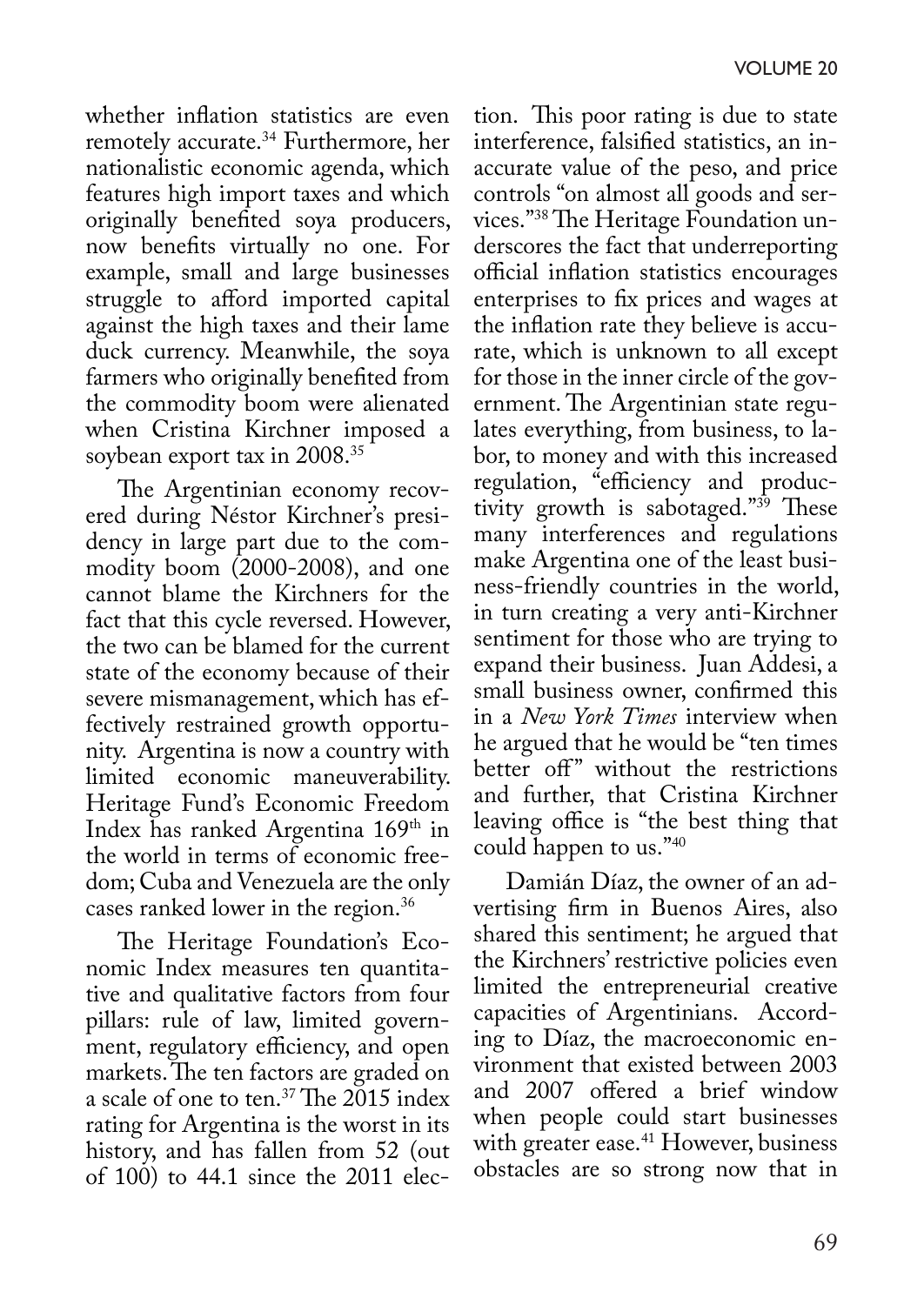2015, Argentina fell to number four in innovation among Latin American countries.42 In 2012, Argentina was ranked number two in Latin America, according to the Instituto para el Desarrollo Social Argentino (IDESA)'s<br>innovation index. IDESA argues innovation index. that Argentina's "lack of innovation" is not because of individuals' lack of creative capacities but rather the "obstacles to open and close a business, to trade with foreign countries, job insecurity, tax pressures . . . high inflation … and the destruction of the capital goods market."43 In other words, the Kirchners' poor macroeconomic policies have trickled down to restrict the innovative potential of their own stock of human capital. This situation could cause a new issue in Argentina: the brain drain of their most talented people.

The Heritage Foundation's Freedom Index describes that "in an economically free society, individuals are free to work, produce, consume, and invest in any way they please."44 All of these things have been compromised, particularly during the second term of Cristina Kirchner's presidency. This lack of economic freedoms has encouraged people to turn to the underground economy to make ends meet. It is because of this negative welfare effect that one of Cristina Kirchner's harshest critics, the journalist Juan José Llach, argues that beyond the countable fiscal debt that she leaves behind, Argentina has also been endowed with an uncountable "social debt."45 Since economic prospects are

so limited and because only a third of youth between the ages of 18 and 25 have a formal salary-paying job, it has become more tempting for young people to engage in narcotrafficking – the seemingly only opportunity where real wages are increasing.46 Llach writes that "canceling this social debt is a colossal task but it's also feasible in time." Argentinians hope that Mauricio Macri can "pay back" the fiscal and social debts and help close the societal and economic fissure that Cristina Kirchner created through her policies.47

#### **Conclusion**

On December 10th, 2015, Cristina Kirchner left behind one of the most polarized legacies in the recent history of Latin America. Many in the lower class, who see her as a resurrection of Eva Perón, continue to give her unwavering support. Cristina and Néstor helped the economy's recovery only one year after the humiliating economic crisis of 2001-2002. While half of the population sees her as a savior, the other half sees her as a corrupt, populist politician whose short-sighted economic policies and poor management of the country left it on the tipping point of another crisis. The Kirchners' controlling, consolidating politics almost seemed to have a negative correlation on cohesion in society – the more they pushed on consolidating power with their populist rhetoric, the wider the polarity in society. Why is this the case? Why did Néstor and Cristina Kirchner leave behind a divided society rather than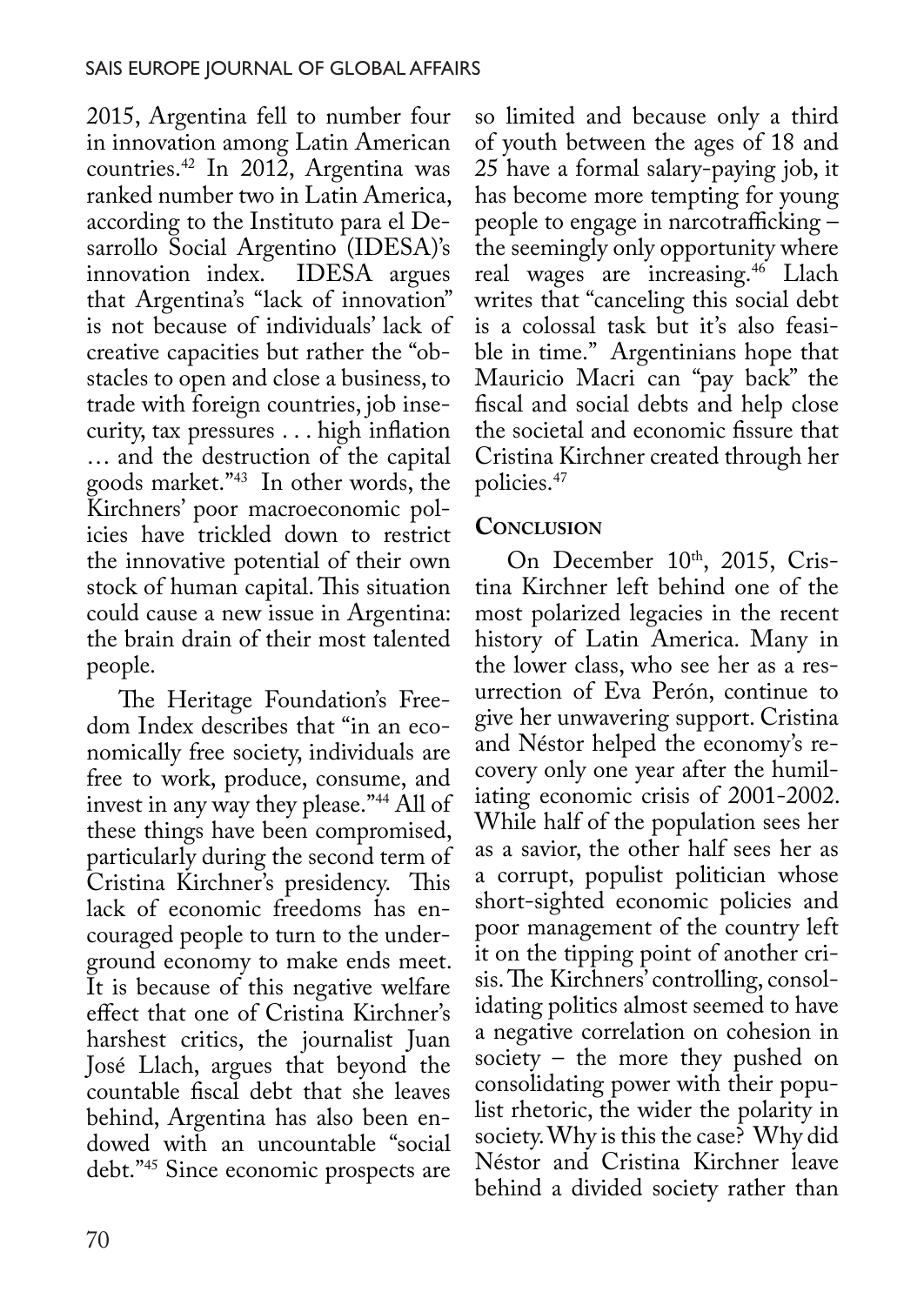a consolidated one, which seemed to always be the aim of *kirchnerismo*?

This paper has argued that Argentina's *grieta* has grown because of institutional tampering in the judiciary, corruption and the presence of impunity, and the debilitated state of the economy combined with the Kirchners' mismanagement of it. The Kirchners continuously attempted to undermine checks and balances by sabotaging the independence of the judicial branch, an essential component in horizontal accountability. They successfully hindered or silenced the institutions that held the power to hold them accountable for corruption, effectively committing a direct assault on the rule of law. Finally, when the economy began slowing down after the commodity market bust, Cristina Kirchner managed the economy in a way that not only exacerbated the economic downturn, but also limited growth opportunity, leaving behind an economy that – without careful, proper management reform – was on the cusp of another crisis.

The importance of *la grieta* was best epitomized during the 2015 elections. Voters who chose Mauricio Macri of the Republican Proposal party (PRO), selected a complete separation from kirchnerismo politics, while those who chose Daniel Scioli of the FpV, endorsed its continuation. The results of the run-off served as empirical evidence for Argentina's polarized society: Mauricio Macri won 51.4% of the votes compared to Daniel Scioli's 48.6%.<sup>48</sup>

In one of Mauricio Macri's most famous political advertisements, he characterized present-day Argentina as "*La Argentina de 'O*'" (The Argentina of "Or") – rich or poor, Kirchneristas or anti-Kirchneristas, proclaiming that "they say everything is going well, or they say everything is going bad." This is the type of Argentina that further separates Argentinians and the one that holds back progress. He proposed "*La Argentina de 'Y*'" (The Argentina of "And") as the one needed "to be able to live better and to be united."49 The Kirchners left behind a societal rift, or *grieta*, that will be difficult to close. Perhaps Macri's promise of an "*Argentina de Y*" will help close it.

*Alexander Schober is a second-year Masters candidate at the Johns Hopkins School of Advanced International Studies, focusing on Latin American Studies. He has experience in Latin America, after having lived there for a little over a year and a half (cumulatively). He studied abroad in Chile for four months, taught English in Argentina for a year, and then interned in Argentina again for three months. Alexander spent this year interning for a boutique hedge fund, Callaway Capital Management, LLC and last summer at a political risk consultancy, Cefeidas Group, located in Buenos Aires.* 

*Bibliography*

<sup>&</sup>quot;2015 Argentine Presidential Election Second-Round Result." *The Economist.* November 23, 2015. http://www.economist.com/ blogs/graphicdetail/2015/11/mauricio-macri- elected-argentinas-next-president.

<sup>&</sup>quot;Argentina and the Judiciary: Subverting the Rule of Law," *Transparency International,* April 18, 2013, http://www.transparency. org/news/feature/argentina\_and\_the\_ju-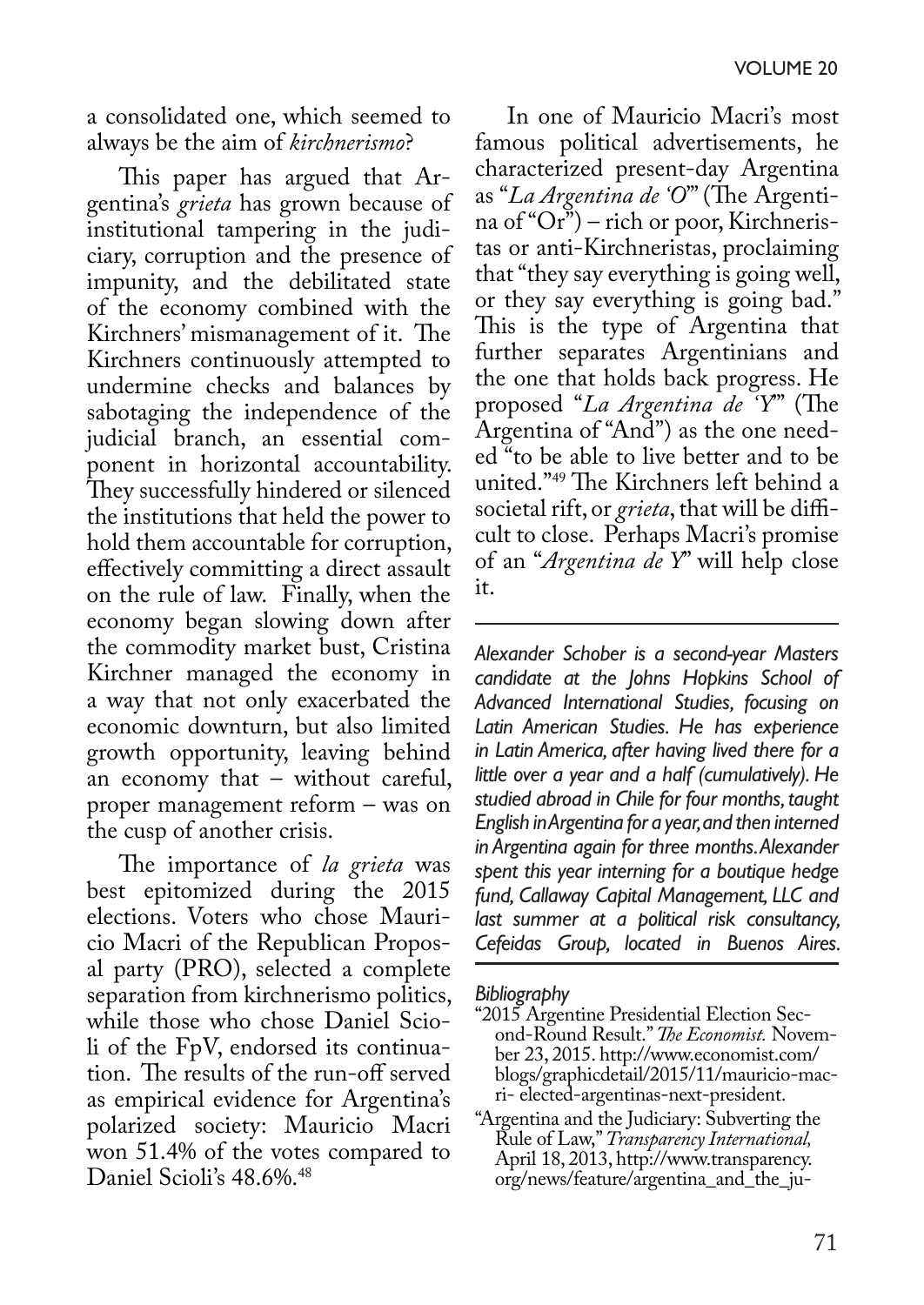diciary\_subverting\_the\_rule\_of\_law.

"Argentina Atrasa en Cultura Emprendedora." *IDESA* no. 621. November 11, 2015. http://www.idesa.org/informes/1278.

"Argentina's Judicial Reforms: Foiled." *The Economist.* June 21, 2013. http:// www.economist.com/blogs/americasview/2013/06/argentina-s-judicial-reforms.

"Argentina Must Ensure Independence of Its<br>Judiciary – UN Expert." UN News Cen*tre.* April 30, 2013. http://www.un.org/<br>apps/news/story.asp?NewsID=44788.<br>"CFK Denunció Censura por Parte del Gru-

po Clarín." *Informe Digital*. February 5, 2010. http://www.informedigital.com.ar/ secciones/general/nota.php?id=37348.

"Corruption Perceptions Index 2014: Results,"<br>Transparency International, 2015, http:// *Transparency International,* 2015, http:// www.transparency.org/cpi2014/results.

Díaz, Damián, e-mail message to author, November 17, 2015.

"El País del Y", YouTube video, 0:48, posted by "Mauricio Macri," October 11, 2015. https://www.youtube. com/watch?v=Mum8RIr9QhE.<br>Heritage Foundation: 2015 Index of

Economic Freedom. "About the In-<br>dex." Last modified: 2015. http:// www.heritage.org/index/about.

Heritage Foundation: 2015 Index of Economic Freedom. "Argentina." Last modified: 2015. http://www.heritage.org/ index/pdf/2015/countries/argentina.pdf.

Hummel, Sabrina. "Argentina's Judicial Reforms: A Growing Divide." *The Argentina Independent*. April 3, 2013. http://www.argentinaindependent. com/currentaffairs/argentinas-judicial-reforms-a-growing-divide/.

———."The President Takes to Twitter to Defend Judicial Reforms." *The Argentina*  argentinaindependent.com/currentaffairs/ newsfromargentina/the-president-takesto-twitter-to-defend-judicial-reforms/.

"Jorge Lanata: 'Este Gobierno No Cree en<br>las Elecciones Democráticas." La Nación. las Elecciones Democráticas." *La Nación*. March 25, 2015.http://www.lanacion. com.ar/1778906-jorge-lanata-este-gobiern-no-cree-en-las-elecciones-democraticas.

Levitsky, Seven and María Victoria Murrillo. "Argentina: From Kirchner to Kirchner." *Journal of Democra- cy* 19, no. 2 (2008). Project Muse.

Llach, Juan J. "La Grave Deuda Social del Kirchnerismo." *La Nación*. November 13, 2015. http://www. lanacion.com.ar/1844919-la-gravedeuda-social-del-kirchnerismo.

Manzetti, Luigi. "Accountability and Corruption in Argentina During the Kirchners' Era." *Latin America Research Review* 49, no. 2 (2014): 173-95.

Marín, Mar. "La 'Grieta' Argentina, Reflejo de una Sociedad Dividida." *Yahoo! Notícias.* 

November 9, 2015. https://es-us.noticias. yahoo.com/grieta-argentina-reflejo-so- ciedaddividida-191000037.html.

Murillo, M. Victoria. "Curtains for Argentina's Kirchner Era." *Current History* 114, no. 769 (2015): 56-61. Academic Search Complete, EBSCOhost (accessed November 12, 2015).

O'Grady, Mary Anastasia. "Kirchner's Exit Revives Argentine Hope." September 13, 2015.*The Wall Street Journal*. http:// www.wsj.com/articles/kirchners-exit-revives-argentine- hope-1442183448.

Rebossio, Alejandro. "¿De Qué Se Trate La Reforma Judicial de Argentina?" *El País.* April 25, 2013. http://internacional. elpais.com/internacional/2013/04/17/

actualidad/136622659 0\_024943.html. eoconference at Johns Hopkins School of Advanced International Studies, Bologna, Italy. November 16, 2015.

Romero, Simon and Jonathan Gilbert. "Election Will End Kirchner's Presidency, Not Her Hold on Argentina." *New York*  nytimes.com/2015/10/25/world/americas/ election-will-end-kirchners-presidencynot-her-hold-on-argentina.html?\_r=1.

Saenz, Jorge. "Avances, Retrocesos y mo." *University Wire*. November 18, 2015. http://search.proquest.com/ docview/1733955266?accountid=11752.

Shen, Maria. "Democratic Dishones- ty: Manipulating Economic Data in Argentina". *Harvard International Review* 33, no. 2 (2011): 7-8.

"Socialism for Foes, Capitalism for Friends." *The Economist.* February 25, 2010. http://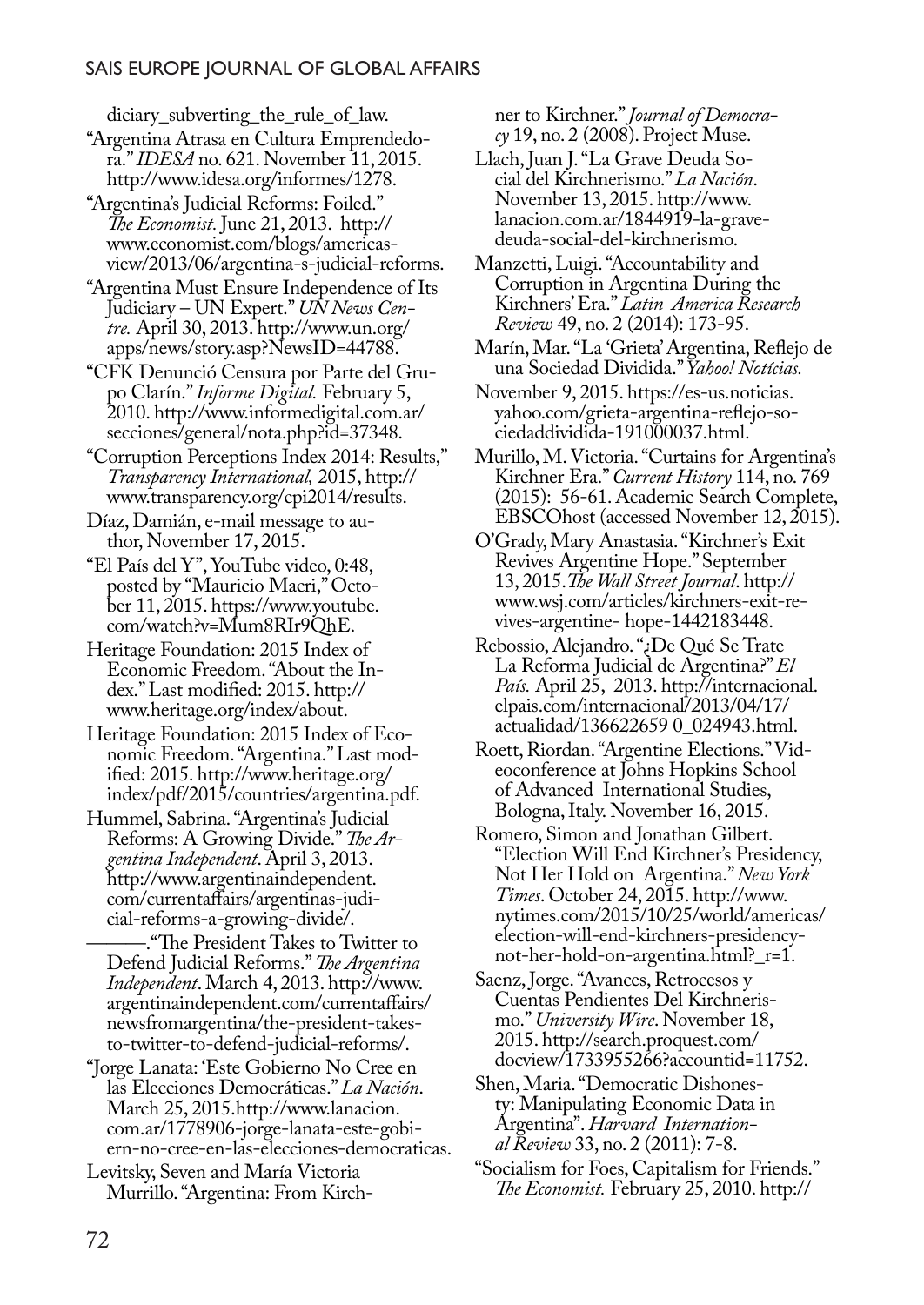www.economist.com/node/15580245.

- Sued, Gabriel. "El Fiscal Anticorrupción Dijo que lo Limitaron y Renunció". *La Nación.*  March 13, 2009. http://www.lanacion. com.ar/1108179-el-fiscal-anticorrupcion-dijo-que-lo-limitaron-y-renuncio.
- Tielemans, Otto Raul Jr. "The President Wears Prada: The Rise, Fall, and Misconceptions of Cristina Fernández de Kirchner's Presidency." *Council on Hemisphere Affairs.* July 3, 2014. http://www. coha.org/the-president-wears-prada-therise-fall-and- misconceptions-of-cristina-fernandez-de-kirchners-presidency/.
- Warren, Michael. "Argentina Awash in Drug \$." *Washington Times.* December 2, 2010.

#### *NOTES*

1 Literally means "gap" or "rift" in Spanish.<br>2 Otto Raul Tielemans, Jr., "The President Wears Prada: The Rise, Fall, and Misconceptions of Cristina Fernández de Kirchner's Presidency," *Council on Hemisphere Affairs,* July 3, 2014, http:// www.coha.org/the-president-wears-pra- da-the-rise-fall-and-misconceptions-of-cris- tina-fernandez-de-kirchners-presidency/ 3 Victoria M. Murrillo, "Curtains for Argentina's Kirchner Era," *Current History* 114, no. 769 (2015): 56-61. 4 Luigi Manzetti, "Accountability and Corruption in Argentina During the Kirchners' Era," *Latin America Research Review* 49, no. 2 (2014): 174. rillo, "Argentina: From Kirchner to Kirchner," *Journal of Democracy* 19, no. 2 (2008), 16. 6 Luigi Manzetti, "Accountability and Corruption in Argentina During<br>the Kirchners' Era," Latin America Re-

*search Review* 49, no. 2 (2014): 174.

7 *Ibid*., 177.

8 *Ibid.*, 175.

9 Manzetti, "Accountability and Cor- ruption in Argentina During the Kirchners' Era," (2014), 181.

10 *Ibid*.

11 The Council of Magistrates is one arm of the Judicial Branch of Argentina, which, since the amendments of 1994, has the ability to appoint judges across the judicial system as

well as to punish them. Before the proposed reforms in 2013, the Council was comprised of thirteen members: six legislators elected by congress, a representative from the executive, three judges selected from their colleagues, two lawyers voted by their colleagues, and a professor chosen by university deans; Sabrina Hummel, "Argentina's Judicial Reforms: A Growing Divide," *The Argentina Independent,* April 3, 2013, http://www.argentinaindependent. com/currentaffairs/argentinas-judicial-reforms-a-growing-divide/. 12 The Kirchners' party is called *Frente para la Victoria* (Victory Front, FpV) istrates would be increased from thirteen<br>members to nineteen, with the addition of more academics and lawyers; Alejandro Rebossio, "¿De Qué Se Trate la Reforma Judicial de Argentina?", *El País*, April 25, 2013, http://internacion- al.elpais.com/internacional/2013/04/17/ actualidad/1366226590\_024943.html 14 Hummel, "Argentina's Judicial Reforms: A Growing Divide". 15 Sabrina Hummel, "The President Takes to Twitter to Defend Judicial Reforms," *The*  www.argentinaindependent.com/curren-<br>taffairs/newsfromargentina/the-presidenttakes-to-twitter-to-defend-judicial-reforms/. 16 Manzetti, "Accountability and Corruption in Argentina During the Kirchners' Era,"(2014), 183. 17 "Argentina and the Judiciary: Subverting<br>the Rule of Law," Transparency International, April 18, 2013, http://www.transparency. org/news/feature/argentina\_and\_the\_ju- diciary\_subverting\_the\_rule\_of\_law. 18 "Argentina Must Ensure Independence of Its Judiciary – UN Expert," *UN News*  apps/news/story.asp?NewsID=44788. 19 "Argentina's Judicial Reforms: Foiled,"<br>The Economist, June 21, 2013. http:// *The Economist*, June 21, 2013. http:// www.economist.com/blogs/americas- view/2013/06/argentina-s-judicial-reforms 20 Manzetti, "Accountability and Corruption in Argentina During the Kirchners' Era", (2014), 193. 21 "Corruption Perceptions Index 2014: